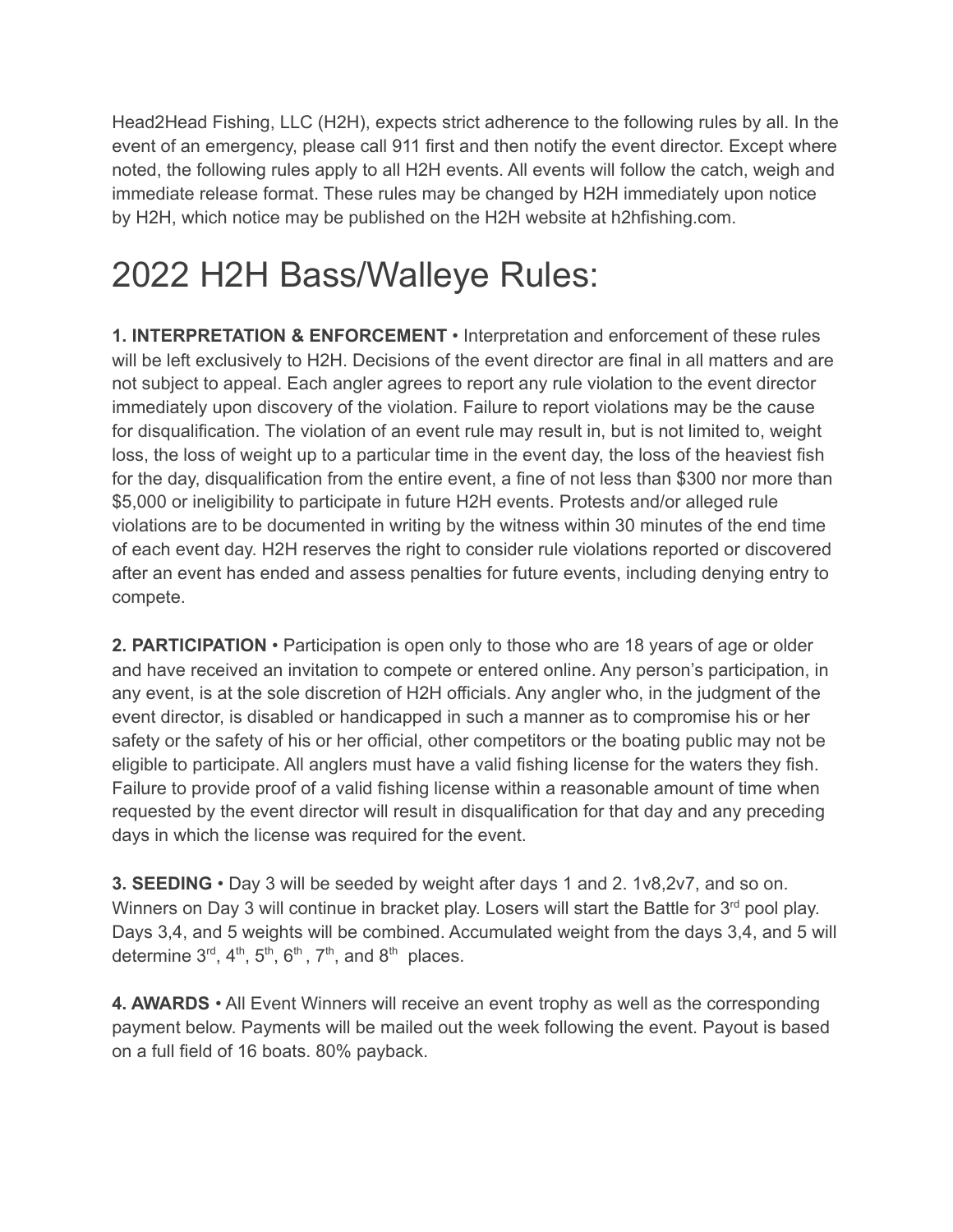**\$1,000 Team** 1 st - \$8,000  $2<sup>nd</sup> - $3,000$ 3 rd - \$2,000 4 th - \$1,000 TRS Gift Card 5<sup>th</sup> - \$500 TRS Gift Card  $6<sup>th</sup>$  – \$100 TRS Gift Card 7<sup>th</sup> – \$100 TRS Gift Card 8<sup>th</sup> - \$100 TRS Gift Card

Contingency Awards: To be announced later.

**5. ENTRY FEES** • Every angler must pay a one time non-transferable, 2022 season entry fee of \$1,000 per team event. If the angler is unable to make the event, the entry fee is non-refundable UNLESS H2H and the angler can fill the angler's spot prior to the event. If the angler is unable to make the event and is unable to find a replacement the entry fee will not be refunded, and the angler is forced to forfeit their match. The entry fee must be paid in full to be eligible to fish any or all events. Paying fees online is preferred but checks are also accepted. If paying by check please send a picture of the completed check along with what event you are signing up for to kcarpenter@phyxproductions.com; mail the check to:

Head2Head Fishing Attn: Entry Fees 1919 East Calumet St Appleton, WI 54915

**6. EVENT FORMAT & SCHEDULE** • Format: Team Events (2 anglers per boat) Catch, weigh, and immediate release. Start and end times are subject to change. All matches are 8:00am - 1:00pm CST

- Day 1 and Day 2: All 16 teams will compete
- Day 3: The 8 teams with the highest 2 day accumulated weight will compete in the Great8
- Day 4: 4 winners from day 3 will compete in the Fintastic4. 4 non winners of day 3 fish days 4 & 5 in the Battle for  $3<sup>rd</sup>$  Pool play. Days 3,4, and 5 accumulated weights will determine  $3<sup>rd</sup> - 8<sup>th</sup>$ .
- All events days are subject to change
- **7. LOCATIONS** Locations are below and posted on [www.h2hfishing.com](http://www.h2hfishing.com)

## **BASS**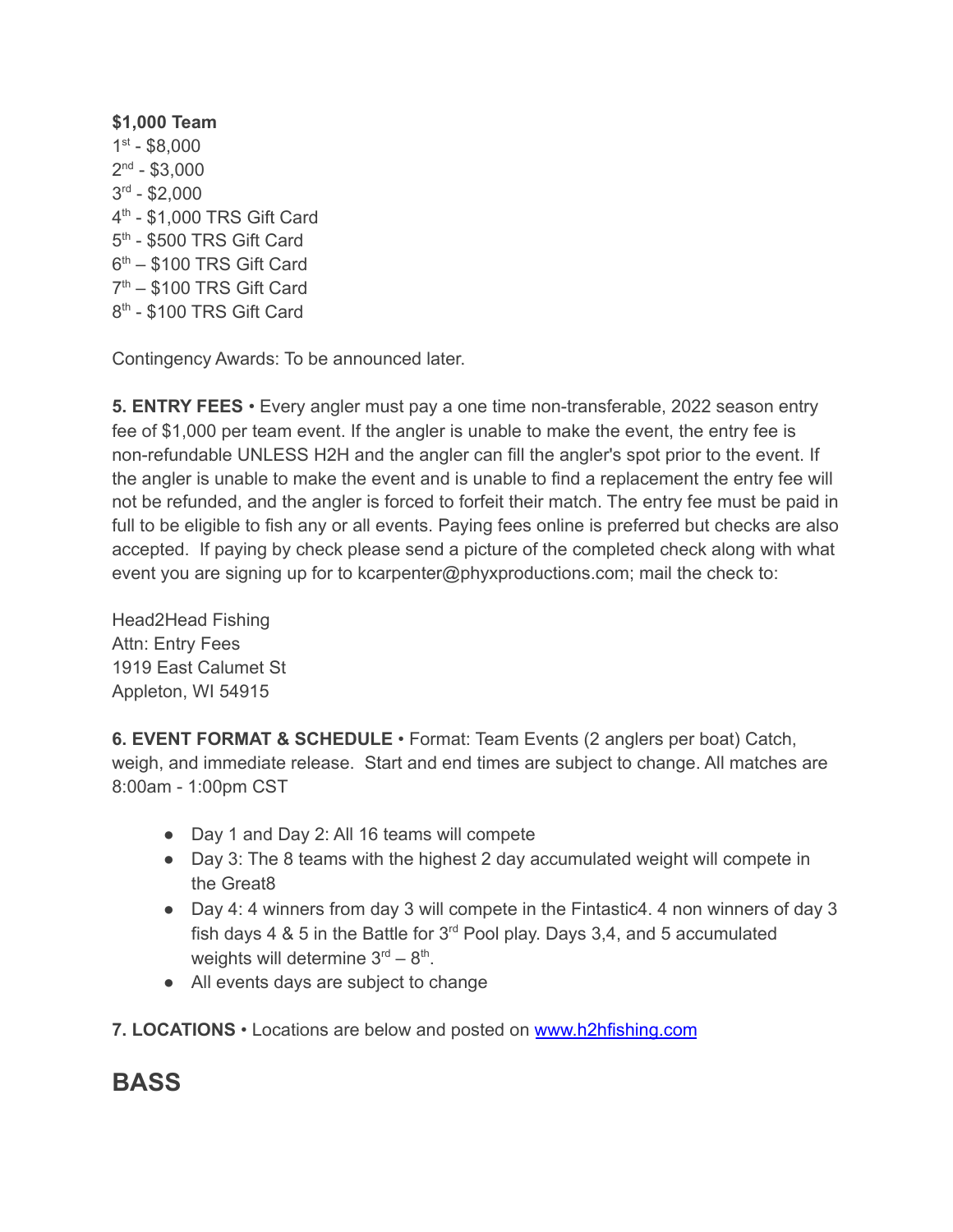**Event 1** Lake Geneva WI, May 2-6 **Event 2** Mille Lacs MN, July 18-22 **Event 3** Winnebago Chain, Oshkosh WI, September 5-9 **Event 4** Pelican, Boom, Secret location October 10-14

## **WALLEYE**

**Event 1** Fox River, DePere WI, March 14-18 **Event 2** Menominee River, Marinette WI, April 4-8 **Event 3** Winnebago Chain, Oshkosh WI, June 6-10 **Event 4** Mille Lacs MN, June 13-17

## **Bass/Walleye Combo**

Green Bay, Door County WI, August 8-12

**8. LIVE STREAMING** • Day 1 cameras will be randomly selected. Day 2 teams that did not have a camera on day 1 will have a camera day 2. Starting day 3 all teams will be filmed each day. Camera operators will film either the front or the back of the boat. We suggest anglers' fish next to each other to ensure optimal camera time for each angler. Camera operators will not be allowed to film from the center of the boat. This is for safety reasons. An attempt to correct any equipment or any other issues with production equipment will be made by the H2H staff. In the case equipment cannot be fixed H2H and PHYX Productions reserve the rights to shut down that camera for the day. The momentary condition of not being filmed for restroom breaks is permitted. Promoting sponsors is permitted. Foul language, and inappropriate behavior must be kept at a minimum if deemed excessive by the Event Director it may result in disqualification. Anglers, officials, and family members of those participating in any H2H event, shall, at all times, conduct themselves in a professional manner that demonstrates integrity, honor, and respect toward fellow competitors, event staff and the general public and does not reflect unfavorably on H2H, its members, officers or representatives, events or sponsors. Anglers are frequently in the public eye and are considered role models by young people; therefore, it is imperative that event competitors demonstrate good sportsmanship in fishing. Sportsmanship is defined as fair play, respect for opponents and polite behavior while competing in the sport, sportsmanship is outlined more in paragraph 14.

Anglers are prohibited from viewing the live stream during competition.

**9. PURCHASING OF INFORMATION** • The purchasing of, or bartering for, information about locating or catching bass on event waters, including but not limited to GPS waypoints (other than through commercially available sources) and the hiring of fishing guide services is not permitted. The sharing of event winnings with non-contestants in exchange for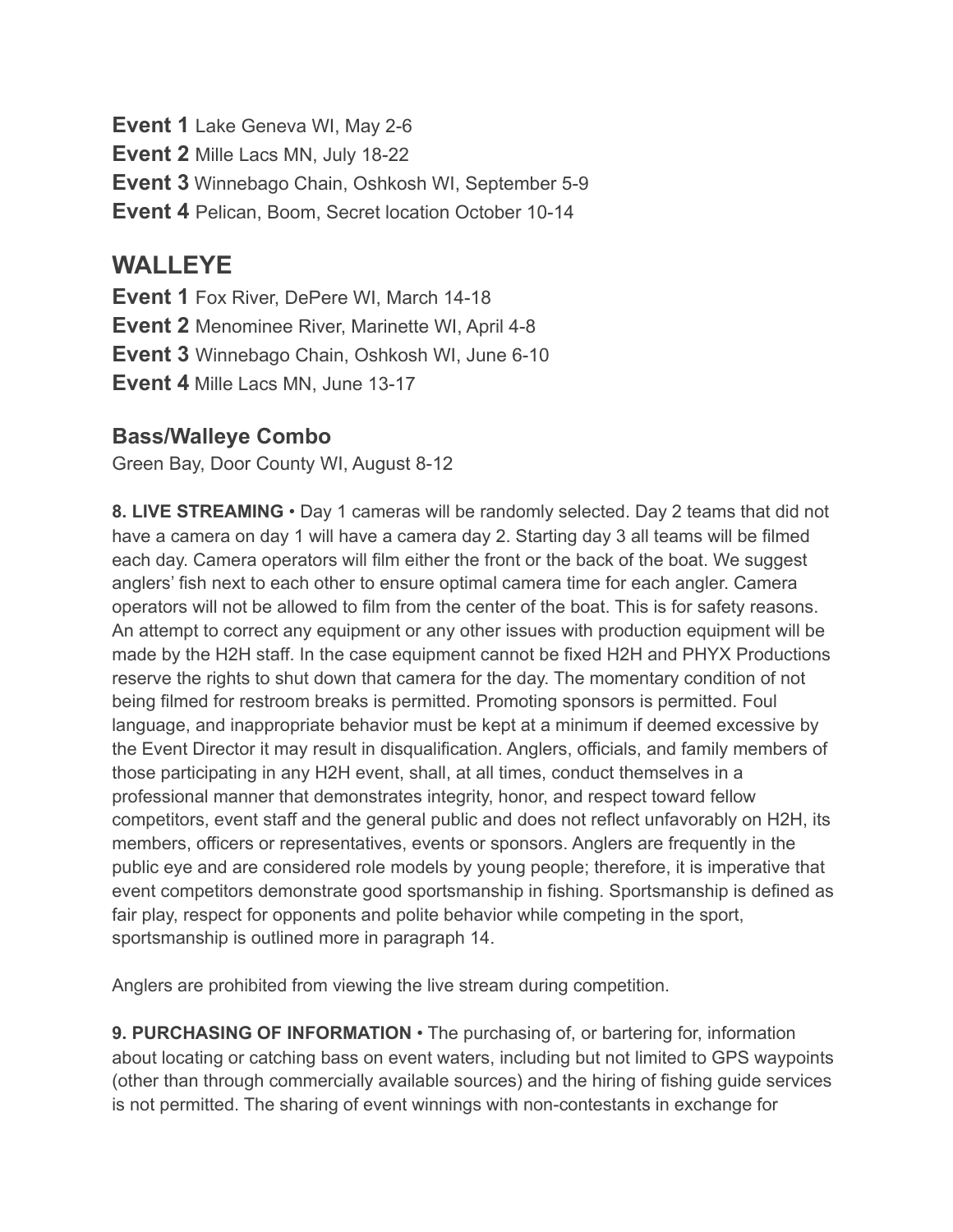information about locating or catching fish on event waters is strictly prohibited and will be cause for disqualification from the entire event. The purchasing of, or bartering for, fishing locations from another angler is strictly prohibited and will be cause for both anglers to be disqualified from the entire event.

**10. OFF-LIMITS, PRACTICE & COMPETITION** • Flying over event waters other than a ticketed commercial airline, is prohibited during competition unless approved by the event director. The use of drones for the purposes of locating or catching fish or to gain a competitive advantage is prohibited in competition.

Beginning with practice and extending through competition, anglers may not place brush or other physical fish attractors, including chum of any kind, in event waters. Beginning with practice and extending through competition, anglers may not participate in the placing of markers, brush or other fish attractors by non-contestants or the practice of "hole sitting" by anyone. Anglers eliminated after each match of competition are considered non-contestants.

Practice is permitted at any time on any of the competition waters, except on competition waters the day of competition. Anglers may practice alone or with a partner. Under no circumstance may an angler be accompanied by a guide, or exchange money for information of event waters fish or assist with locating fish during practice. Anglers, including those who have been "eliminated" from the competition, can share baits and tackle with one another at any time.

**11. REGISTRATION & PRE-EVENT MEETING** • It is mandatory that all anglers attend the pre-event meeting. Accommodations may be available to those who cannot physically attend due to location, but the event director must be notified two weeks in advance. Anglers not present at the pre-event meeting will result in a \$100 fee.

**12. PAIRINGS** • Anglers and cameramen will be paired by random. All anglers or their representatives must contact their assigned marshal or camera operator following the official briefing. The event director, at his sole discretion, may reassign cameramen prior to takeoff.

**13. SAFETY** • Safe boating must always be observed. The provisions of this rule apply during practice and from the start of the day to the end of the day of the event. Each angler and camera operator is required to wear a fastened U.S. Coast Guard-approved personal flotation device connected to the kill switch anytime the combustion engine is running. Failure to do so will result in a 2-minute penalty. All boats must be equipped with a factory-installed emergency ignition-shutoff device that must be securely attached to the driver's body with a standard-length, factory tether whenever the combustion engine is running above idle. Anglers may fish and charge batteries using an onboard charger by letting the combustion engine idle in neutral only if the boat is equipped with a certified and functioning wireless ignition-shutoff device and everyone in the boat is wearing a fastened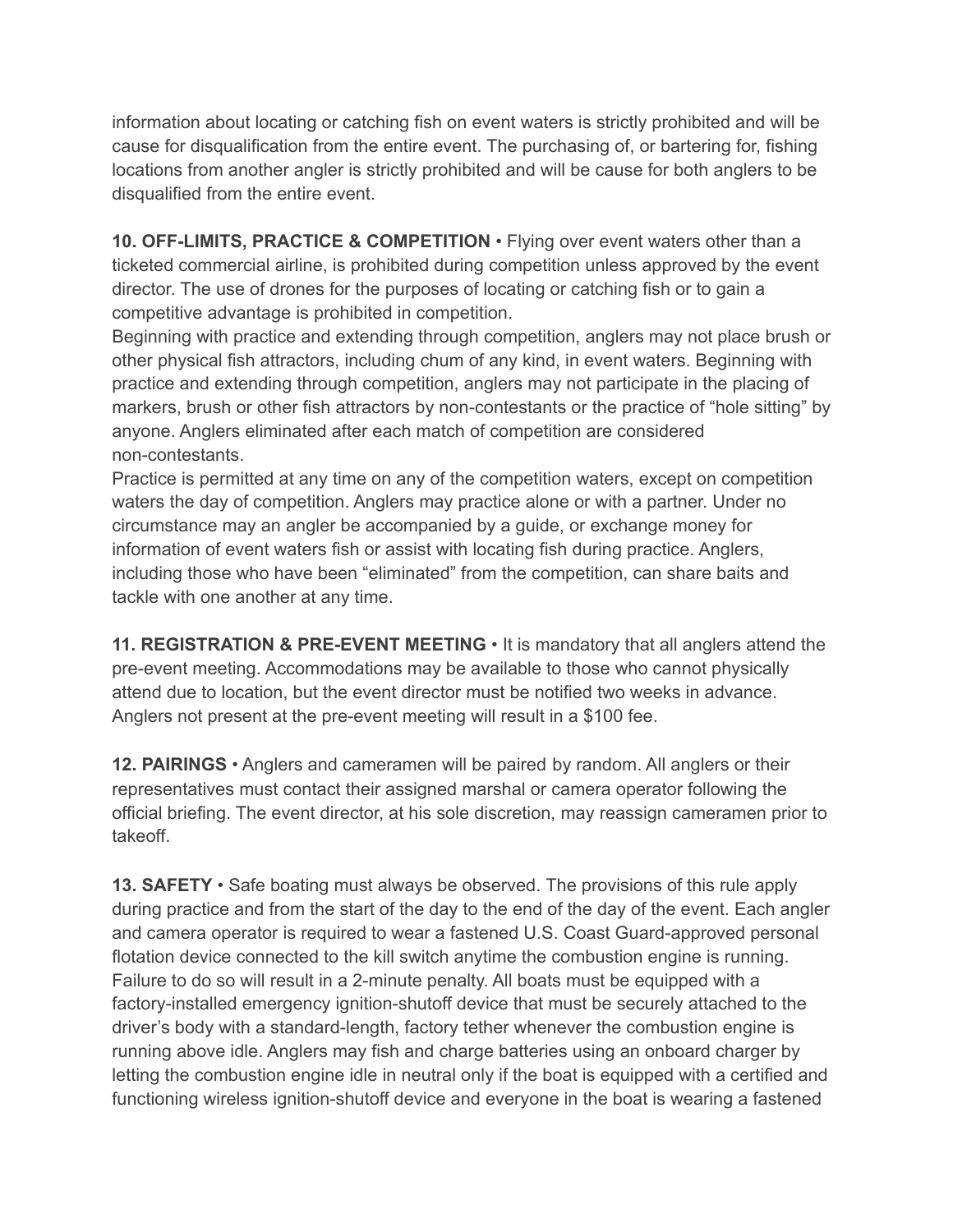U.S. Coast Guard-approved personal flotation device. All persons must be seated, and a driver must be behind the steering wheel in full control of the boat whenever it is on plane, or the combustion engine is running and in gear. At the discretion of the event director, event matches may be shortened, postponed, or canceled due to unsafe weather or water conditions. Anglers and camera operators may leave their boat and seek shelter in bad weather or when danger is imminent. They must, however, stay within sight of each other. Anglers involved in boating accidents and/or safety incidents may be required to complete a Boat US Foundation boating safety course before participating in another H2H event. A free course for each state is available at boatus.org.

**14. SPORTSMANSHIP** • All anglers are required to follow high standards of sportsmanship, courtesy and conservation and to conduct themselves in a manner that will be a credit to themselves, to H2H, H2H's sponsors, the sport of fishing and H2H's efforts to promote the sport. Conduct not complying with these standards includes, but is not limited to, the following:

• Violation of, or failure to comply with, any of the rules for the 2022 H2H Events.

• Consumption and/or possession of alcoholic beverages or any kind of mind-altering substance during event hours.

- Abuse of, or addiction to, mind-altering substances.
- Conviction of a felony within the past 36 months.
- Suspension/disqualification, probation or ban from any event or fishing organization.
- Boat operation in an unsafe or unsportsmanlike manner.

• Publicly criticizing or questioning the integrity of H2H and/or H2H and/or H2H and H2H officials, including but not limited to H2H and/or H2H rules, policies, and procedures.

• Dissemination of disparaging content or content that one should reasonably know would harm the reputation of H2H and/or H2H, H2H and/or H2H officials or H2H and/or H2H sponsors.

• Any other words, conduct or actions reflecting unfavorably upon efforts to promote safety, sportsmanship, fair competition, and compliance with event rules, or which fail to comply with the standards set forth in the first sentence of paragraph 15.

In case of any conduct not complying with the standards outlined above, H2H shall have the right to refuse an application to compete, to deny a confirmed application to compete by returning the entry fee (-\$100), to disqualify an angler or impose any penalty outlined in paragraph 1.

**15. BOAT OPERATION** • Anglers will have complete control of boat operation and waters to be fished. For safety concerns in rough water or swift current, in the event of an outboard or trolling motor breakdown or during an emergency. Anglers may not use mobile communication devices, including but not limited to, cell phones, tablets, marine radios, walkie-talkies, CBs, etc., to communicate with anyone about locating or catching fish on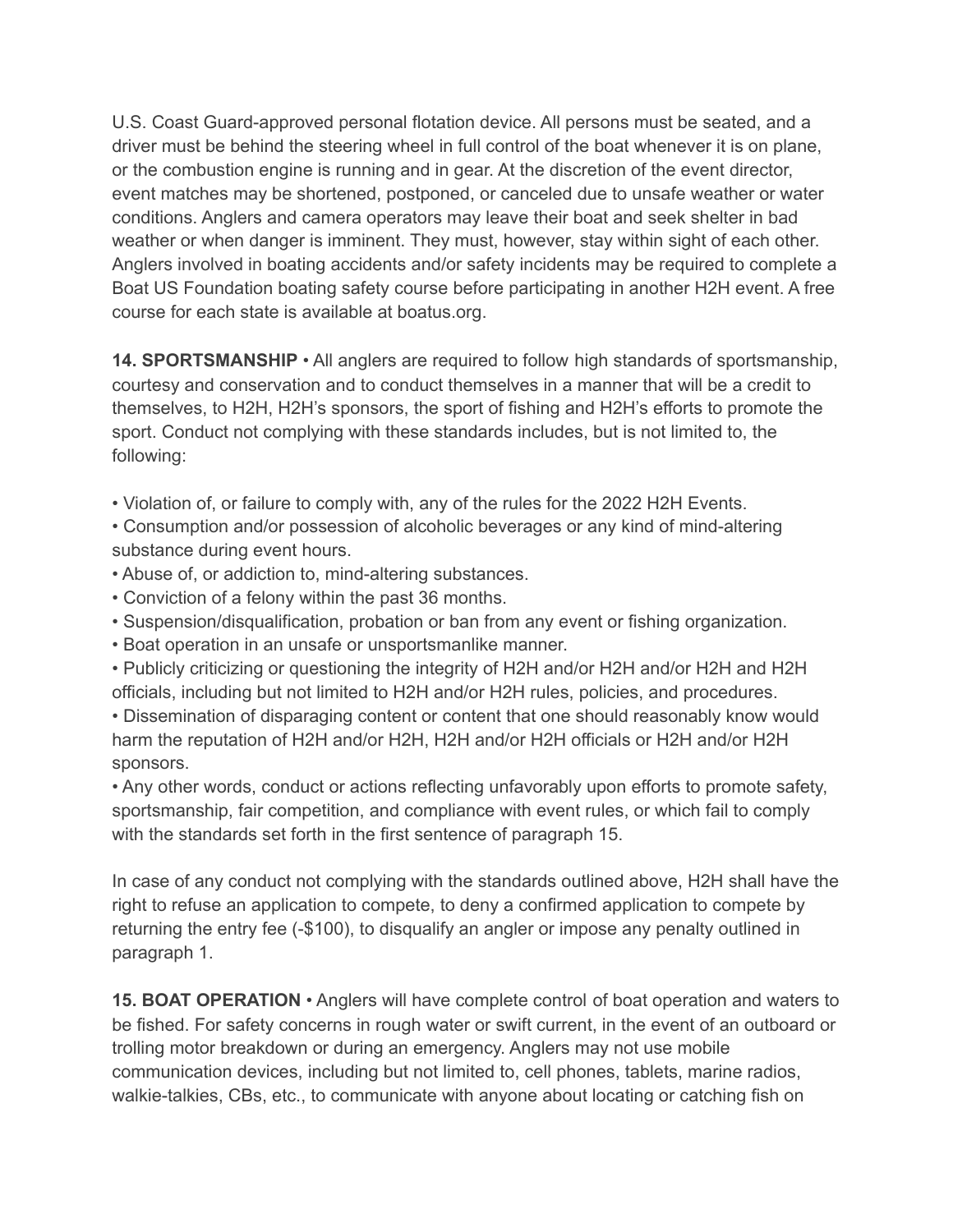event waters during event hours. Mobile communication devices may be used during event hours to communicate with lockmasters about locking, to communicate with the event director or to communicate with H2H editors or producers. Anglers may use smartphones and/or tablets during event hours for GPS, mapping, weather, power generation, barge traffic updates, tidal charts, personal fishing notes, and related data. At no time during event hours may anglers read social media posts from other anglers. Anglers are expected to compete every day for which they are qualified; failure to do so may result in ineligibility to compete in future H2H events. If a special circumstance arises that inhibits an angler's ability to compete, the event director may allow the angler to withdraw from the competition.

**16. BOAT & HORSEPOWER REGULATION** • All boats must be propeller-driven, a minimum of 16 feet in length. All boats must provide officials a clear view of the angler fishing and recording fish weight. Each boat must have all required U.S. Coast Guard safety equipment. Maximum horsepower for all outboards used in event competition will not exceed the horsepower capacity set forth on the "Maximum Capacities" placard described below. Each boat must have a clearly legible "Maximum Capacities" (or comparably titled) placard that includes a maximum horsepower rating affixed to the boat by the manufacturer. The horsepower of the outboard engine must not exceed the maximum horsepower capacity specified on this placard. By signing the entry form, anglers agree to submit their boat and/or motor to an inspection by H2H personnel. Falsifying information on entry forms or altering the horsepower numbers on the motor or rating placard will be cause for disqualification from the event and may result in ineligibility to compete in future H2H events. Fishing platforms must be factory-installed equipment. No portable platforms may be used in event competition. Fuel may be carried only in factory-installed (built-in) fuel tanks. Any additional fuel used during the event day must be purchased from a retail facility open to the public and pumped through a hose with a nozzle. The use of generators, other than solar or wind-powered generators, is prohibited in angler boats during event hours on all competition days.

**17. PERMITTED FISHING METHODS, TACKLE & EQUIPMENT** • Fishing is defined as having a lure attached to a line and a rod and reel. All fish must be caught alive in a conventional sporting manner. Cameramen are not permitted to land fish or assist anglers with fishing in any way. All lures and gear must adhere to state regulations. Only artificial lures may be used. Alabama rigs and similar umbrella-type rigs are allowed per state regulations. Trolling as a method of fishing is permitted. No Stacker lines are allowed. Trolling is defined as trailing any lure or bait from a boat propelled by a means other than drifting. All fish caught must be hooked inside the mouth. (See attached picture) Anglers will use their discretion to weigh the fish or release it. Once the fish is weighed and entered in the weighlive app it will not be removed. In the case a fish is deemed to be hooked outside the mouth and weighed. The angler's big fish and that fish will be removed from the day's catch at the end of that match. Nets may be used for landing any fish species. Intentional snagging, foul-hooking, or attempting to hook fish other than in the mouth will not be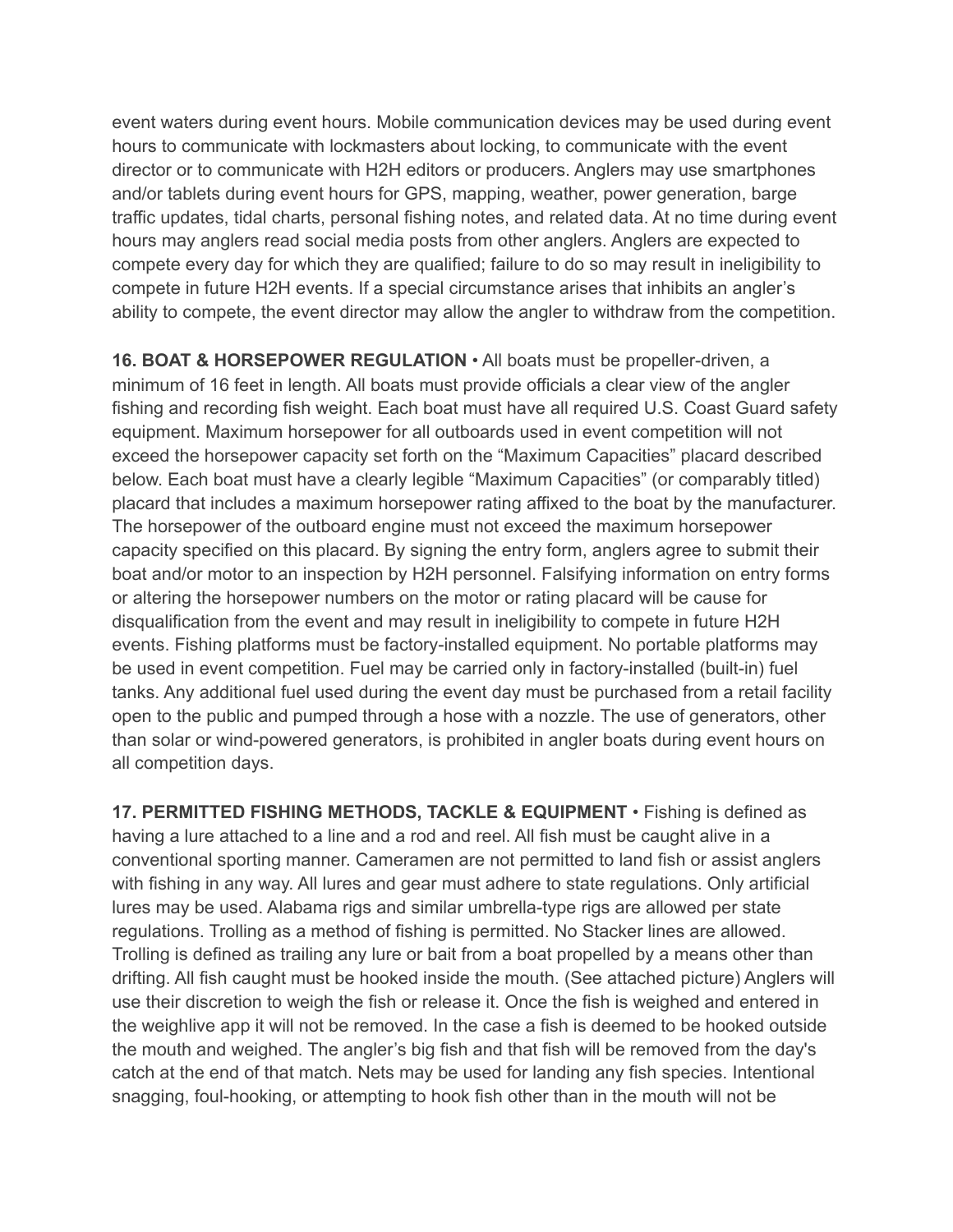permitted and may result in disqualification. The use of grippers for landing is prohibited during competition. A hung or snagged lure that is not in or on the water is not considered in use and may be set aside while another is in use. If an angler's line breaks while setting the hook or retrieving a fish, the angler is allowed to make an attempt with the rod being used or their hands to secure the visible line and land the fish for it to be counted as legal. The angler may not hook the line with another lure, rod, and reel, or other devices. Fish landing violations can occur when netting a fish of any species. If the hoop of net and or the netting touch any object besides the main floor/deck of the boat a 2-minute fish landing violation will be enforced. When boat flipping or hand landing a fish you must control the fish prior to it touching the carpet or any other object in the boat. When control is established, the fish can touch carpet.

**18. PERMITTED FISHING LOCATIONS** • Anglers may fish anywhere on event waters available to the public and accessible by boat except areas posted or otherwise designated as "off-limits," "no boats," "keep out," "restricted," "no trespassing" or "no fishing" (or similar language or markings intended to restrict public access) by H2H, commercial property owners and/or local, state or federal officials, or within 50 yards of an angler's boat that was first anchored. An anchored boat is a boat held in a stable position by a line attached to a weight or by a Power-Pole or similar shallow water anchor with the trolling motor in the up position. All fishing must be conducted from the boat. At no time may anyone leave the boat to make the boat more accessible to fishing waters. The cutting of trees, bushes and/or logs after the off-limits date and/or the removal of official commercial, local, state or federal barricades at any time to make an area more accessible by boat or gain access for fishing is strictly prohibited and may result in disqualification from the event. The use of cables, ropes, chains or any type of block and tackle system to maneuver a boat into fishing waters is strictly prohibited and will result in disqualification from the event. Abandoning a boat and leaving it adrift without proper tie-off or anchoring after a mechanical failure may result in disqualification of that day's weight. Anglers and camera operators must always remain together and within sight of each other until the end of the match. The momentary condition of being out of sight of each other for restroom breaks is permitted.

\*Every angler's cameraman will be equipped with a GPS tracker on competition days. Due to the nature of being live, fishing locations may/will be exposed to the public. This helps us enforce any boundaries as well as helps viewers visualize the lake. All angler GPS trails must be saved for 30 minutes after lines out in the case of a protest. They must be available for the tournament director.

**19. SCORING** • Competition standings, contingency awards, and final winners shall be determined by the pounds and ounces of each team's catch during each qualifying match. Only largemouth, spotted, redeye or smallmouth bass, walleye, and sauger are accepted species. No regurgitated forage or other foreign matter may be placed in a fish. Anglers will be responsible to weigh their catch and show it clearly to the camera. 2 scales will be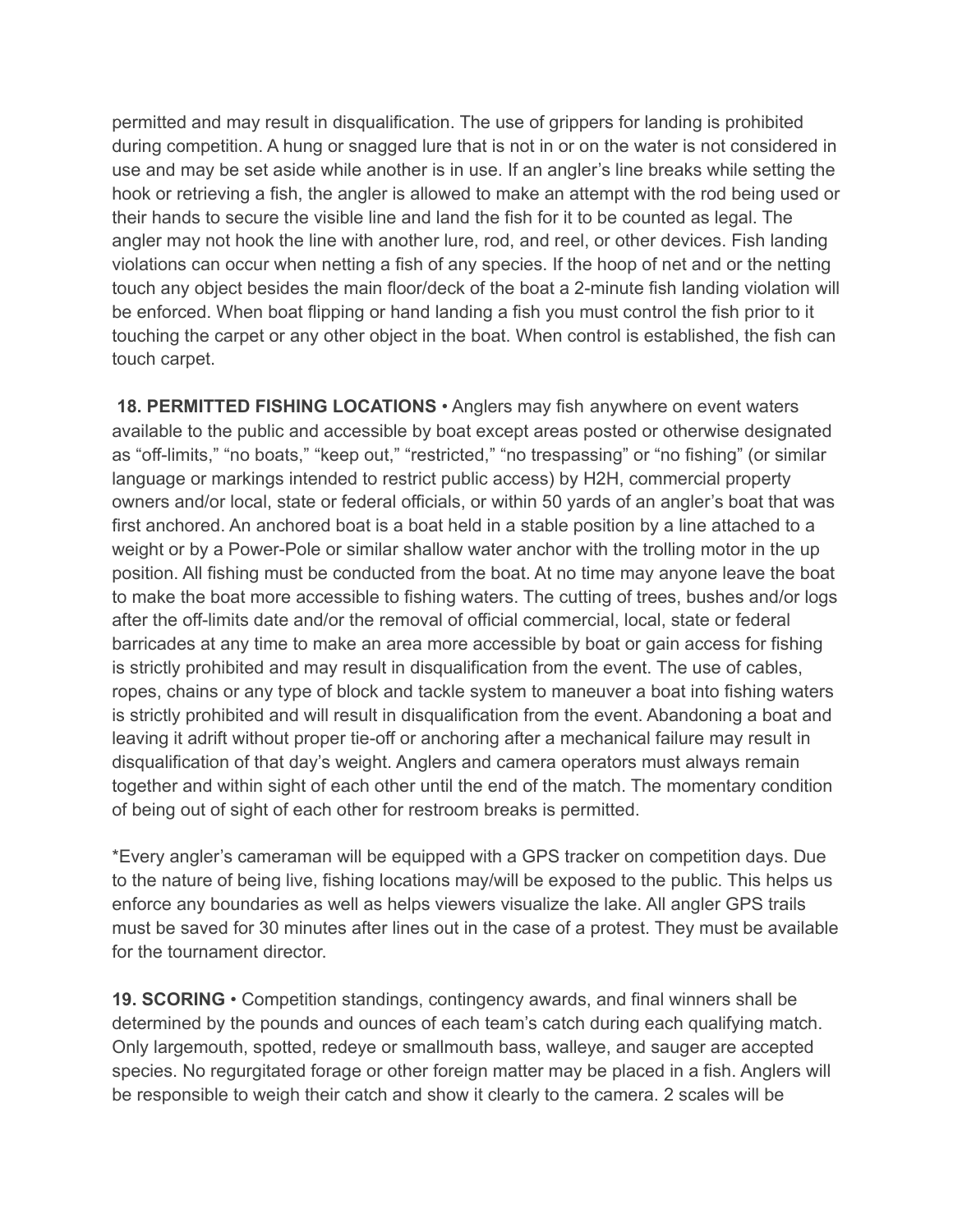provided. Teams are allowed 1 reweigh. It can be on the same scale or on the extra scale. The 2<sup>nd</sup> weight will be the weight that gets recorded. After the fish is weighed and released, they must register the weight in the Weighlive app. Failure to enter the catch prior to both anglers going back to fishing will result in a 2-minute penalty. The minimum weight is 2 pounds. There is no minimum length. Each angler's catch must be weighed, presented to the camera; all weights entered into the weightlive.com app are official. Failure to have a fish verified by showing the camera may result in the disqualification of that catch. Weights on days 1&2 will determine the Great8 bracket starting day 3. Anglers are being recorded all day, if you wish to challenge someone's score, please contact the tournament director. A \$500 nonrefundable fee along with a written protest must be turned in within 30 minutes of lines out.

The proper way to weigh every fish

- 1. Scales must be turned on and zeroed with the attached gripper; Gripper must be hanging straight
- 2. Attach gripper to fish's lower jaw
- 3. Weigh the fish and show the camera the weight; Gripper must be hanging straight
- 4. Hold fish up to the camera and repeat the weight
- 5. Record the weight in the WeightLive.com app
- 6. Anglers must enter the catch into the weighlive app prior to their next cast. Failing to do so will result in a 2-minute penalty.

In the event of a scale malfunction every boat will have 2 scales.

**20. PENALTIES** • Penalties will be determined at the discretion of the anglers and cameramen. Penalties are as follows; All fish species must be released below the gunnel; Fish cannot touch the floor of the boat prior to being unhooked; exiting your boat for any reason unless for safety reasons, If a lure touches the water prior to the first cast of the match. If an angler receives a penalty the angler(s) must remove all lines from the water and is not permitted to do anything besides keep their boat safe for 2 minutes. The 2-minute penalty countdown will be started by the angler via the WeightLive.com app. All fish species qualify for penalties.

Use of landing nets is allowed in all events. Fish landing violations can occur when netting a fish. If the hoop of net and or the netting touch any object besides the main floor/deck of the boat a 2-minute fish landing violation will be enforced. When boat flipping or hand landing a fish you must control the fish prior to it touching the carpet or any other object in the boat. When control is established, the fish can touch carpet.

Each angler and cameramen is required to wear a fastened U.S. Coast Guard-approved personal flotation device connected to the kill switch anytime the combustion engine is running over idle speed. Failure to do so will result in a 2-minute penalty.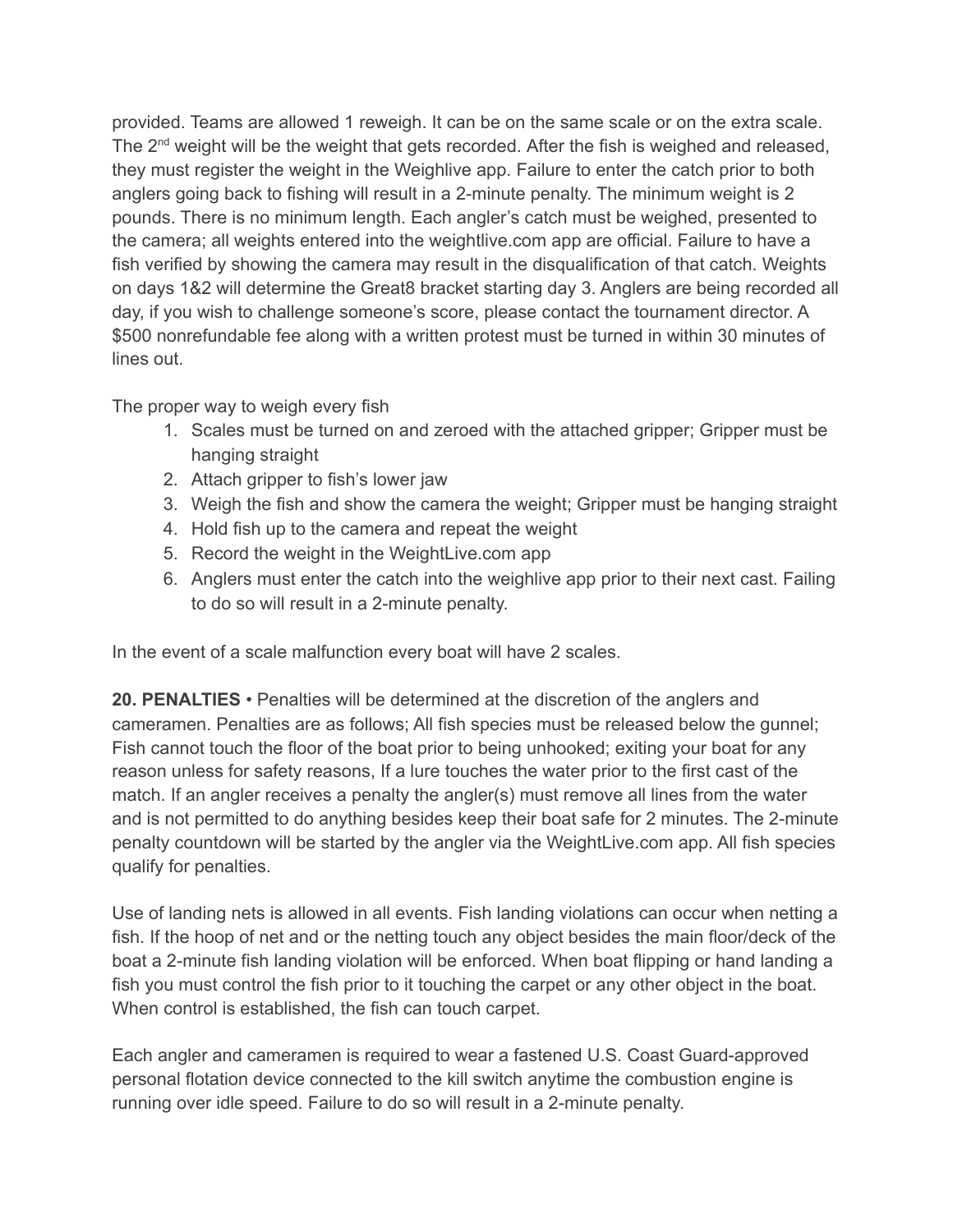Anglers must enter the catch into the weighlive app prior to their next cast. Failing to do so will result in a 2-minute penalty.

**21. TIES** • In the event of a tie during any of the events, the following procedure will take place.

- 1. Tiebreakers in order:
	- a. Biggest fish.
	- b. Average
- 2. For Bracket Matches: If the match is tied with 2 hours remaining:
	- a. Tied at weight of 0-0
		- i. Minimum weight of 2lbs is lifted (now any target species at any weight, is scorable)
	- b. If it is tied at a weight greater than 0-0
		- i. Are 1a, 1b, 1c, all tied?
			- 1. If No
				- a. Minimum weight stays at 2lbs
				- b. Use tiebreakers
			- 2. If Yes
				- a. The minimum weight limit is removed
- 3. If the match is tied at the end of regulation
	- a. Use tiebreakers
	- b. If the match is still tied, the winner will be decided by who weighed the heaviest fish first, Weighlive.com database timestamp will be used
- 4. If no fish are recorded by the end of regulation
	- a. Day 3 total number of target species caught including non-scorable
		- i. If zero target species are caught heaviest day 1 and day 2 totals
	- b. Day 4 total number of target species caught including non-scorable
		- i. If zero target species are caught heaviest day 1,2 and 3 totals
	- c. Day 5 total number of target species caught including non-scorable
		- i. If zero target species are caught heaviest day 1,2,3 and 4 totals
		- 1. Championship Match
			- 1. Prize money will be divided 50/50 between the anglers

**22. LOGOS & MEDIA COVERAGE** • Anglers are encouraged to wear their own clothing, which may bear patches, logos and other signage promoting the angler's sponsors. H2H reserves the right, in its sole discretion, to prohibit any angler's apparel that it finds to be offensive. H2H Anglers are expected to participate in media opportunities requested by H2H editors and producers during any day of competition. Anglers will run their own boats every day of competition. A camera official will be with each angler throughout the entire competition and may be live at any given time.